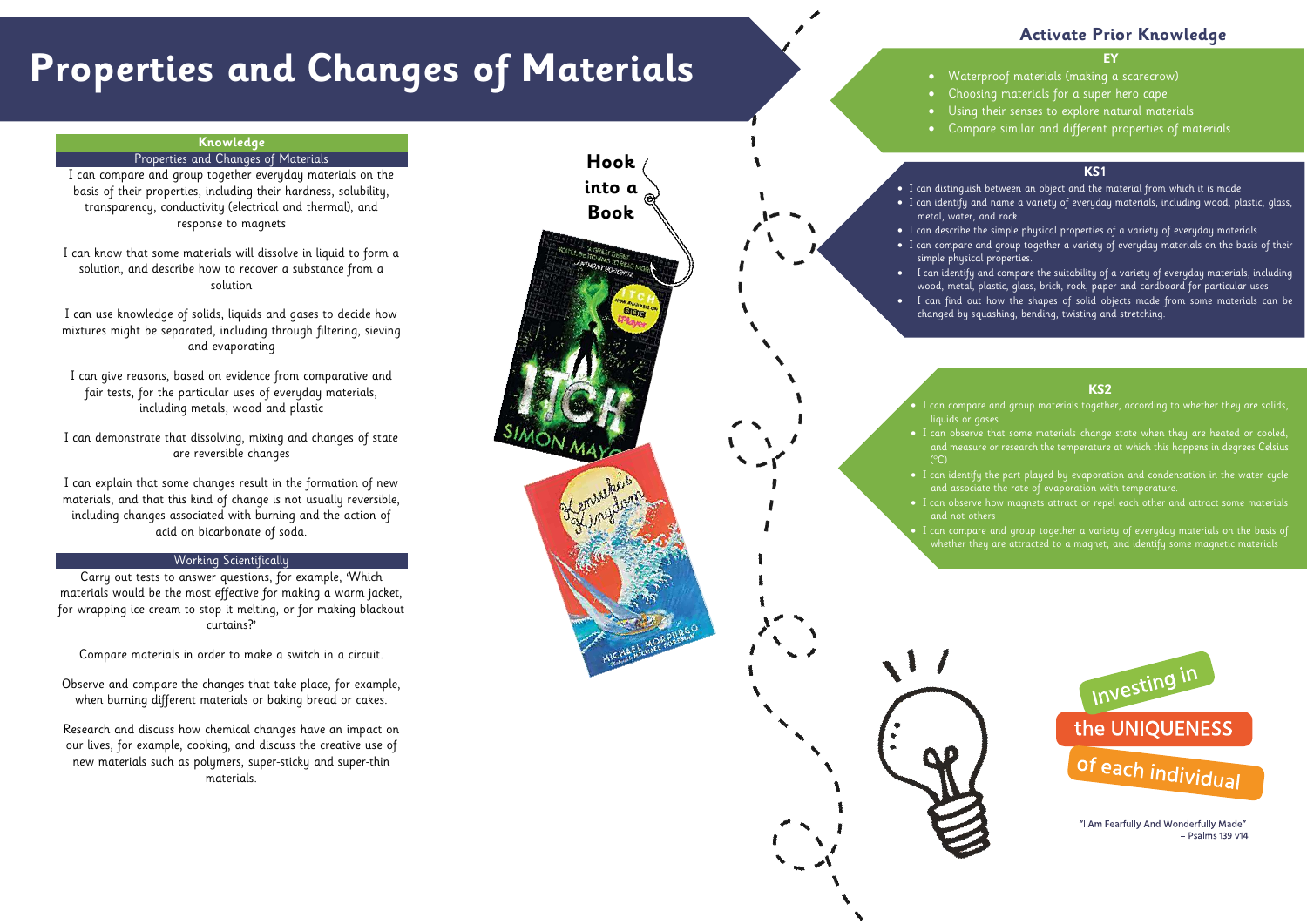| materials                                                                                                                                                                                                                                                                                 | The substance that something is made<br>out of, e.g. wood, plastic, metal.                                                                                                                                             |  |  |
|-------------------------------------------------------------------------------------------------------------------------------------------------------------------------------------------------------------------------------------------------------------------------------------------|------------------------------------------------------------------------------------------------------------------------------------------------------------------------------------------------------------------------|--|--|
| solids                                                                                                                                                                                                                                                                                    | One of the three states of matter.<br>Solid particles are very close together,<br>meaning solids, such as wood and glass,<br>hold their shape.                                                                         |  |  |
| liquids                                                                                                                                                                                                                                                                                   | This state of matter can flow and take<br>the shape of the container because<br>the particles are more loosely packed<br>than solids and can move around<br>each other. Examples of liquids include<br>water and milk. |  |  |
| One of the three states of matter. Gas<br>gases<br>particles are further apart than solid<br>or liquid particles and they are free to<br>move around. A gas fills its container,<br>taking both the shape and the volume<br>of the container. Examples of gases are<br>oxygen and helium. |                                                                                                                                                                                                                        |  |  |
| melting                                                                                                                                                                                                                                                                                   | The process of heating a solid until it<br>changes into a liquid.                                                                                                                                                      |  |  |
| freezing                                                                                                                                                                                                                                                                                  | When a liquid cools and turns into a solid.                                                                                                                                                                            |  |  |
| evaporating                                                                                                                                                                                                                                                                               | When a liquid turns into a gas or vapour.                                                                                                                                                                              |  |  |
| condensing                                                                                                                                                                                                                                                                                | When a gas, such as water vapour, cools<br>and turns into a liquid.                                                                                                                                                    |  |  |

## **Key Knowledge**

Different materials are used for particular jobs based on their properties: electrical conductivity, flexibility, hardness, insulators, magnetism, solubility, thermal conductivity, transparency.